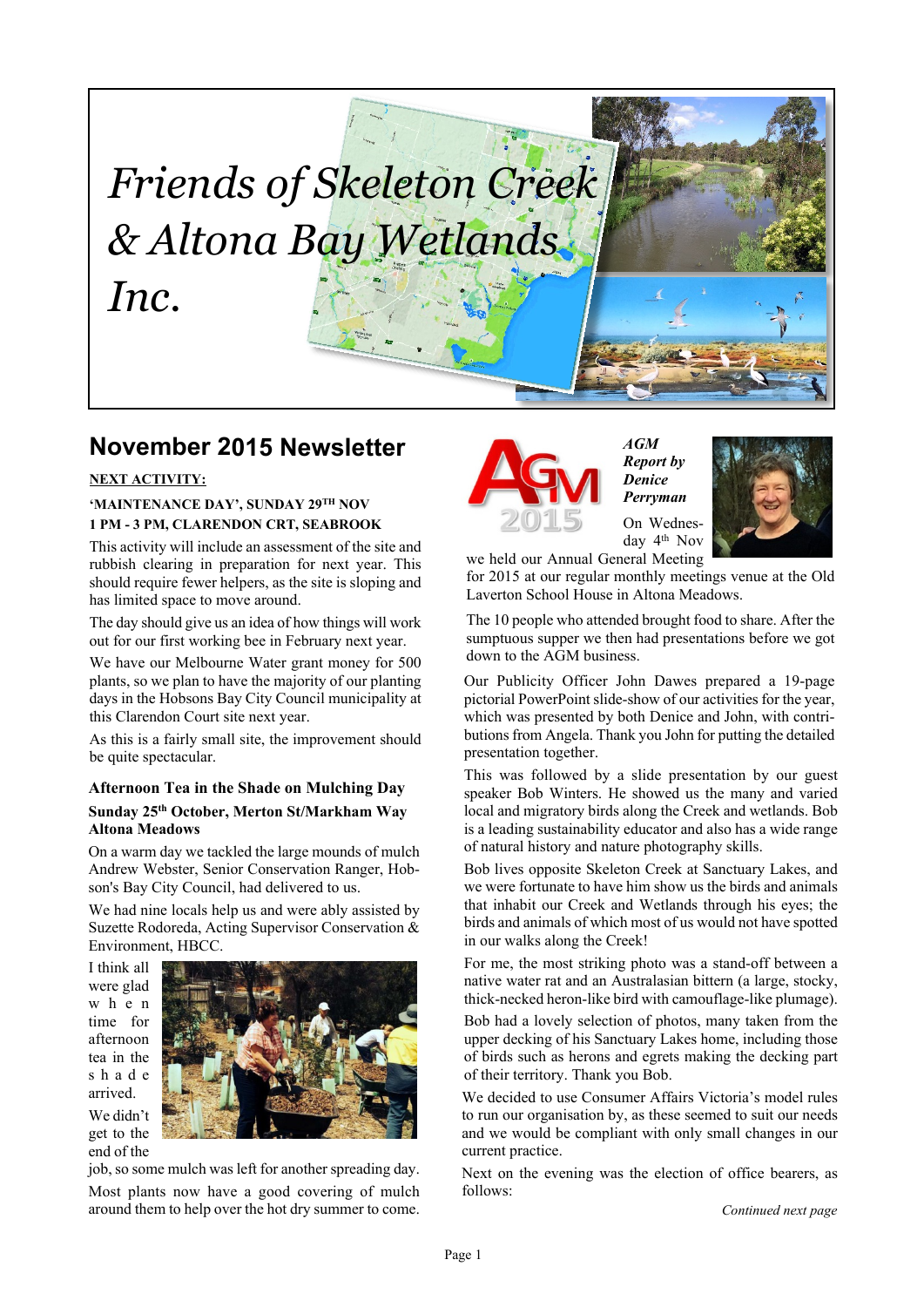#### **AGM Report**

*Continued from Page 1*

- Secretary: Denice Perryman
- President: Angela Whiffin
- Vice President: John Dawes
- Treasurer: Ewen Cowie
- Other Committee (optional): Kristine Konings
- Other Committee (optional): Diana Hogg

It was heartening to see an increase to our Committee. Welcome to John Dawes, Kristine Konings and Diana Hogg. A 'thank you' to all past Committee members for their contributions during the year, including Elizabeth Simpson who didn't nominate this year.

We farewell Neil Tolliday who has moved to Werribee and will continue his volunteering efforts in that area, including his involvement with the Western Melbourne Catchments Network.

Our Incorporation has been renewed with Consumer Affairs Victoria for another year and the transition to the online myCAV website registration seemed very smooth.

*Denice's full Secretary's Report for 2015 begins on Page 3 of this newsletter.*

*\* The AGM PowerPoint presentation is available upon request by emailing [friendsofskeletoncrk@gmail.com](mailto:friendsofskeletoncrk@gmail.com) It is in PDF format and 4.6 MB in size.*

#### **WE'RE PUMPED!**

#### **Point Cook Rd/Skeleton Creek Underpass**

Finally, at last, nearby resident Angela Whiffin was able to report that the Point Cook Rd underpass is water-free during periods of rain now (even during the major downpour we had first week of November).

This has been a long drawn-out process with HBCC, stretching on well over a year, but the pump is finally installed and working!

#### **… West of the Underpass**

West of the Point Cook Rd/Skeleton Creek underpass there is a very rough and uneven stretch of walking/cycling path going up to St Anthony Court, Seabrook.

We have put in a letter of support for a submission from Hobsons Bay City Council to replace this path with something which is safer and more substantial.

#### **Cunningham's Skink Poaching UPDATE**

As reported in October, Wyndham City Council had been very concerned that Cunningham's Skink lizards had been poached from along the Creek.



To try to tackle the problem, Natural Environment Officer Maddie Veale had council staff talk to local residents on Saturday 24<sup>th</sup> October to see what they knew.

We joined them in their efforts and, with community help, we were able to identify a number of local persons of interest. We are waiting for a final outcome and possible prosecutions.

# **Melbourne Water Grant 2016 for Growling Grass Frog Habitat**



We have applied for a \$5,666 grant from Mel-

bourne Water for 2016. This will be to improve the habitat for the Growling Grass Frog at Bromage Court in Hoppers Crossing. This area was one of our early sites in the Wyndham City Council municipality.

On revisiting it was amazing to see the difference a few years had made to the growth of our plantings and the transformation from a barren site to a more complex environment.

Growling Grass Frogs like a variety of sites with their



habitat, and we plan to put in River Red Gums, Einadia and Enchylaena Saltbush *(shown opposite)* and Lignum Grasses to give some terrestrial habitat while they're out of the water.

This Hoppers Crossing area has had increasing urbanisation and greater population pressures in recent years.

#### **Friends of Skeleton Creek Membership Renewal 2015/2016**

We are sending out our membership renewal form for those of you who would like to renew. Some of you who are not yet members may like to become a member.

Membership is not compulsory but it can help you feel more connected with our group. Your volunteering at our activities is highly valued, even if you can only find time to contribute a few hours during the year.

Cost for Individual FoSC Membership/Mailing List is \$10.00, and FoSC Family/Mailing List is \$15.00.

Membership is effective from the AGM date of 4<sup>th</sup> November 2015 through to the next AGM and renewal date of 2nd November 2016.

Details of payment is on the FoSC Membership Form.

*The membership form is a separate PDF attachment with this newsletter mail-out. You can also request the membership form anytime by emailing:* [friendsofskeletoncrk@gmail.com](mailto:friendsofskeletoncrk@gmail.com)

#### **Volunteering through Volunteer West**

Denice attended a Volunteer West information launch at Point Cook on Friday 13<sup>th</sup> November. Volunteer West is a community organisation that operates across the western metropolitan region of Melbourne. Its purpose is to inspire and value inclusive and active participation in volunteering, and build the capacity of volunteer involving organisations.

The idea is to link and match prospective volunteers with organisations in need of volunteers. This process is to be supported by Wyndham City Council. FoSC will now register to have volunteers sent to our activity days. The Volunteer West's website is at:

<https://volunteerwestvrc.wordpress.com/projects/>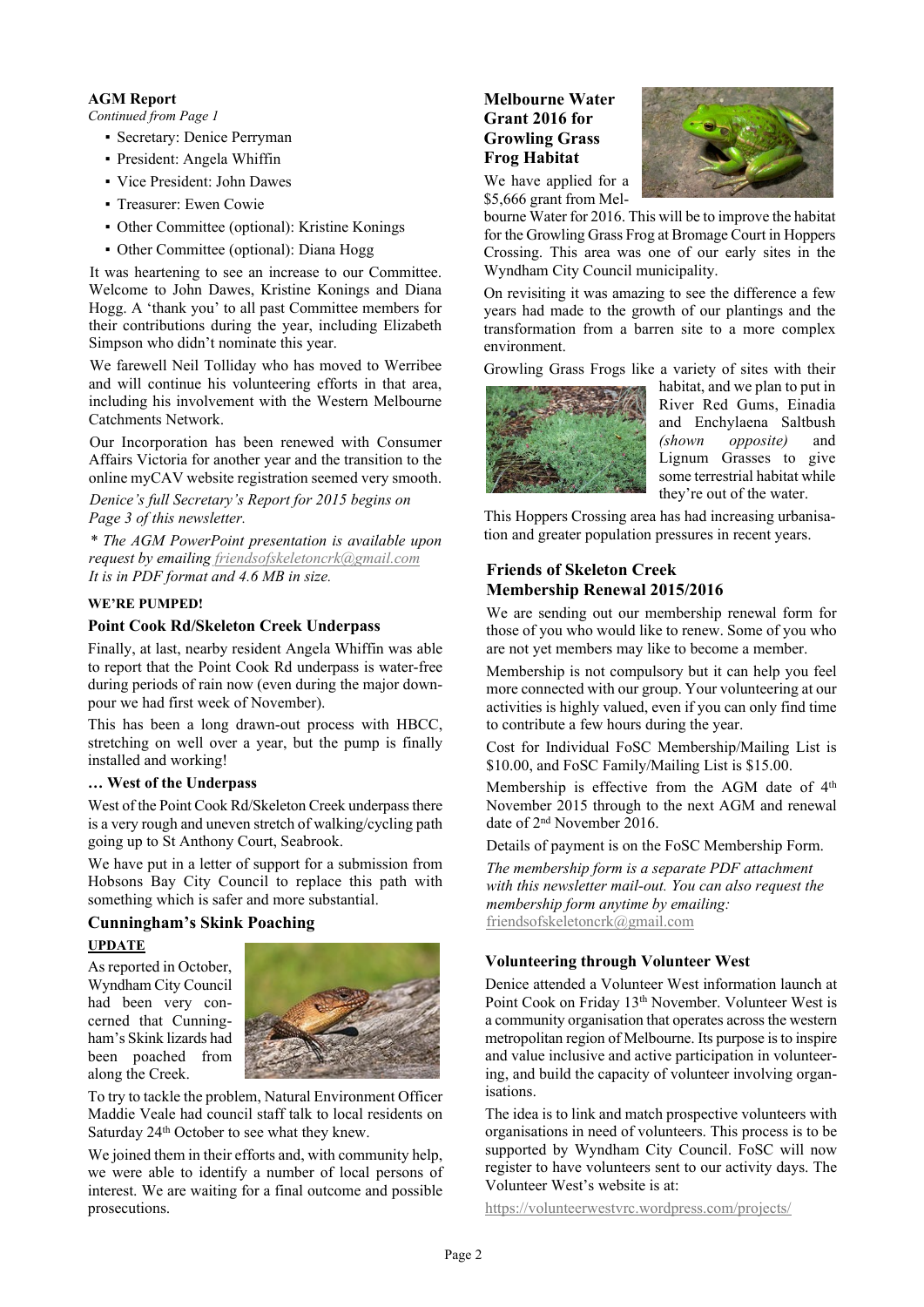#### **CALENDAR OF ACTIVITIES FOR 2016**

After negotiations with Hobsons Bay City Council's Ranger Libby Rigby we have firmed up a number of activity dates for 2016.

As our July 24th National Tree Day planting is not on the actual National Tree Day (Sunday 31<sup>st</sup> July), Libby is happy for us to have our 1 pm to 3 pm time slot for the day. Our midweek planting will be on Tuesday 14<sup>th</sup> June, 10 am – 12 pm. More details will be in the December newsletter.

Our proposed FoSC 2016 activity dates for both Wyndham City Council and Hobsons Bay City Council are:

- 28 Feb, Clarendon Court, Seabrook
- 27 Mar, Bromage Close, Hoppers Crossing
- 17 Apr, Clarendon Court, Seabrook
- 22 May, Clarendon Court, Seabrook
- 14 June, midweek planting, Clarendon Court, Seabrook
- 26 Jun, Bromage Close, Hoppers Crossing
- 24 Jul, National Tree Day *(alternative day)*, Creek Water Close, Altona Meadows
- 28 Aug, Bromage Close, Hoppers Crossing
- 25 Sep, Bromage Close, Hoppers Crossing
- 23 Oct, Merton St/Markham Way, Altona Meadows
- 27 Nov, Bromage Close, Hoppers Crossing

#### **FoSC Christmas Break-Up Meeting Invitation**

Our last meeting for the year will be a Christmas break-up gathering. All people interested are invited to Denice's home at 12 Hopetoun Court, Altona Meadows, on Wednesday 2nd December at 6:30 pm.

Denice will provide the main course and those attending are asked to bring a dessert or a salad. Please let Denice know if you are coming to make planning easier - phone 9315 8072 or [deniceperryman1@gmail.com](mailto:deniceperryman1@gmail.com)

#### **You're Invited …**

Western Melbourne Catchments Network is inviting interested people to a workshop on Saturday 28<sup>th</sup> Novem-

ber (11 am - 3 pm) to help formulate the future plans for the new Natural History Centre at The Homestead, Werribee Park.

The Western Melbourne Catchments Network (WMCN) is a not-for-profit association for individuals, groups and organisations that share an environmental vision connecting the community to our local environment.

The workshop will start at 11 am with a short introduction and tour of the Natural History Centre followed by lunch. At about 1 pm, facilitated workshops will begin to discuss ideas for educational, promotional and curating activities at the Centre. *Details in the invitation opposite.*

Further information about WMCN at: http://wmcn.org.au/

#### **SECRETARY'S REPORT 2015**

*Presented at the Annual General Meeting on Wednesday 4th November by Denice Perryman*

This has been a year of growth for our group. Firstly, we have picked up a publicity officer, John Dawes. John retired in 2013 from the Department of Defence (Army) after 20 years as a technical publications editor, and before that worked as a qualified journalist in the trade press.

He is our media contact for press releases, newsletters, FoSC flyers, NAB employee volunteers liaison, produces our forms, and also looks after our mailing list database. Our newsletters are much more inviting to read and have no misaligned page columns, poor grammar, misspellings and typos in them as I was prone to.

We also have a Facebook Community Page, started by Peta Keown and now administered by John. This social media platform is regularly updated and reflects what our group is doing.

Secondly, we seem to be developing a group of 'boomerangs' who come back to us on a regular basis. This has made us a stronger group as the return people are developing relationships among the planting volunteers, and getting to know one other.

Our ever-reliable Indian Dera Sacha Sauda group of helpers have again been our mainstay and helped us fulfil our planting requirements each working bee. Without this group we would not be able to take on the tasks we do; I am also reliably informed that the name Sacha Sauda means "true deeds" – so true!

We've had Melbourne Water grants for the last two years and have applied for one again this year. Wyndham City Council have assisted us this year, so we now have a working relationship involving grants with two councils.

We also successfully applied for a Hobsons Bay Community Grant. This range of grant sources also makes us a stronger group, too.

We have taken on more community roles. We had signage put up, and lobbied to eventually get the Point Cook Road/Skeleton Creek underpass flood-proofed. Member Wrenford Brown had a successful outcome in dealing

#### *Continued next page*

# You are invited to the Natural **History Centre**

28<sup>th</sup> November 2015  $11:00$  am  $-3:00$ pm At the Homestead. Werribee Park.





Please come along for an introduction to the Natural History Centre, join us for lunch, and help formulate our future plans.

RSVP for catering by email: coordinator@wmcn.org.au Or phone Colleen on 0401 645 468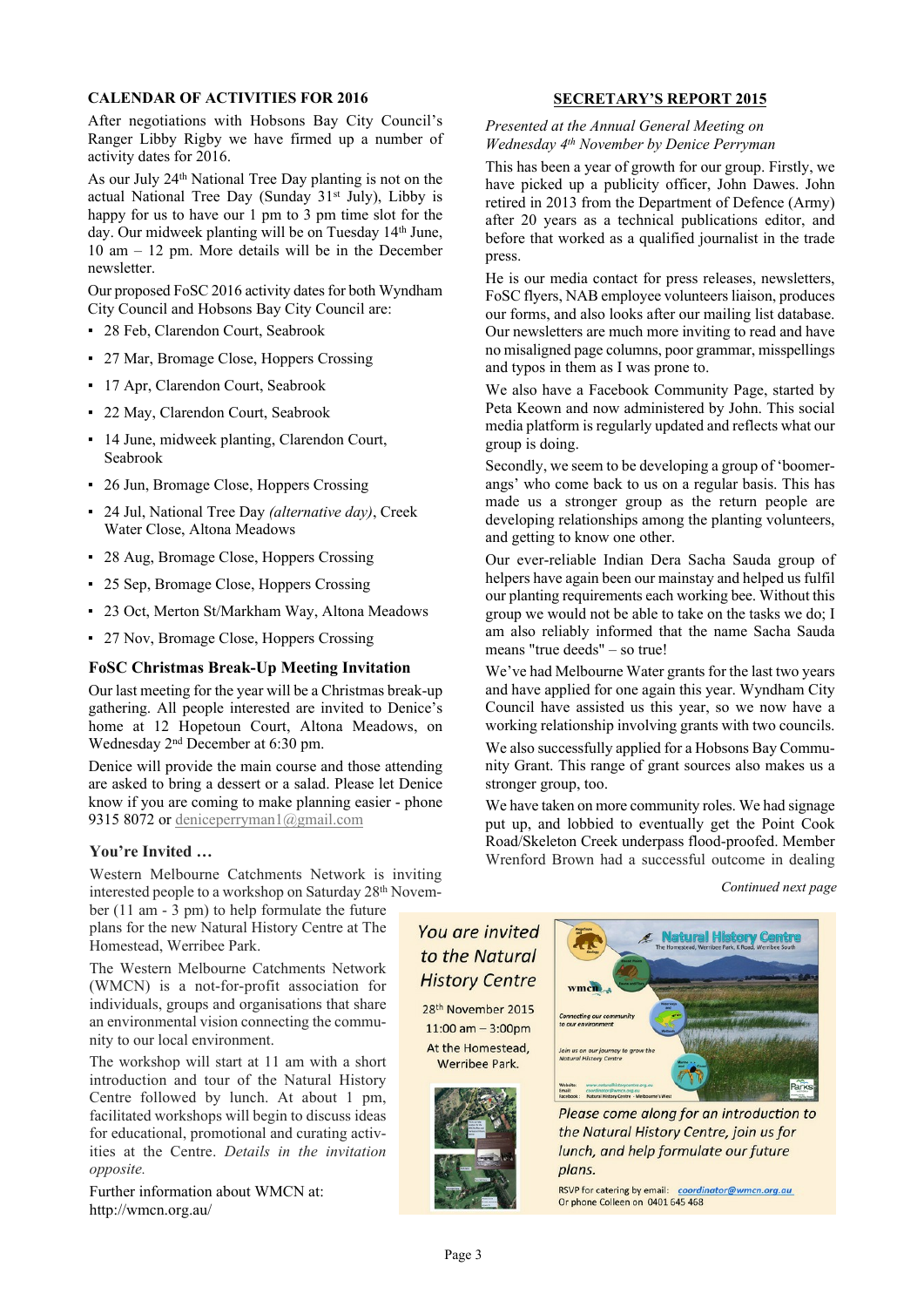#### **AGM's Secretary Report**

#### *Continued from Page 3*

with Creek vandalism near his house (but we will take credit for that, as he used our FoSC letterhead!).

We were pro-active in holding the stakeholders at the 'The Islands' Waterhaven Estate in Point Cook accountable for the unannounced temporary damming of our Creek.

#### **In Brief: Our 2015 Activities**

1. On 12<sup>th</sup> February, Denice and Angela went down to see how our Carinza Ave, Altona Meadows, planting was getting on and removed 130 stakes and guards to assist the plants.

2. We were represented by Angela, Neil and Denice at the Grants and Volunteering Expo on 19th February at Wyndham Civic Centre.

3. On 22nd February, mulch spreading at Merton St/Markham Way, Altona Meadows. It was pleasantly surprising to have seven local residents turn out to help with the process of wheel-barrowing mulch and spreading it around our plants on a stinking hot day.

4. During February Peta set up our Facebook Community Page for us.

5. Our 22nd March planting at Kerford Crescent, Point Cook, was a pretty hot day, but we did some 'speed planting' of 500 plants followed by afternoon tea.

6. On 19th April we had mulch spreading at Merton St/Markham Way, Altona Meadows. This day gladdened Angela's heart as we had 10 local residents attending and helping us in our conservation work.

7. In April, Denice, Angela and Bob Winters were involved in educational work with 150 students from Seabrook Primary School. We had 150 students (three groups of 50 students) come down to the Creek. Angela did a 'walk and talk', Denice and the students put in 150 grasses and Bob did a water bugs expo. Angela had put in a huge effort with the planning and school liaising.

8. In May, Denice persuaded John Dawes to accept the role of publicity officer, relieving her from the newsletter and flyer editing/production and media release duties.

9. On the planting day 24<sup>th</sup> May at Merton St/Markham Way, Altona Meadows, we had 25 helpers and put in over 300 plants - a very successful day considering the number of plants we put in.

10. Our midweek planting was on Tuesday  $16<sup>th</sup>$  June at Merton St/Markham Way, Altona Meadows. We put in 200 plants, which totalled 635 for the year. The midweek planting attracted a small but friendly and happy group who worked hard.

11. In June, Denice and Ewen attended a Consumer Affairs Victoria (CAV) briefing session on how to use the new myCAV website (which has replaced the CAV paper-based functions involved in running an incorporated association).

12. At our Carshalton Court, Hoppers Crossing, planting on the 28th June we had 22 helpers and put in 278 plants on a lovely balmy day.

13. National Tree Day on 26<sup>th</sup> July was a great success with 36 helpers putting in 375 plants on a miserable, cold windy day. It all happened despite the weather!

14. The Hobsons Bay Community Fund planting on 9th August had 22 planters helping us put in our 333 plants. It was pleasing to have our Wetlands Ward councillors there to assist - Mayor Colleen Gates and Carl Marsich.

15. Angela and Denice gave a talk on our activities at the Friends of Newport Lakes AGM on 18th August, and was well received.

16. Thanks to Ewen for getting us our ABN and tax file number. These will be useful in applying for grants.

17. The Creek was temporarily dammed at Point Cook to allow developers to put in sewage connections to the new Waterhaven Estate. This was done with no prior notice to local residents or our Friends group. Melbourne Water approved the works. Our group contacted the Hallmarc Group developer, Wyndham City Council and Melbourne Water to express our displeasure. Time will tell if our Creek will return to its previous health and if the local biodiversity was not affected.

18. At the 23rd August planting at Carshalton Court, Hoppers Crossing, we put in 400 grasses and had 14 people to help us. It was a good day with pleasant weather and a relaxed atmosphere.

19. The Wyndham Building Blocks program offered us the opportunity to promote FoSC on Tuesday 1st September. Denice and Angela did a five-minute presentation (and we picked up two email addresses from people as we were leaving!).

20. On Saturday 17th October, five regular FoSC members joined Hobsons Bay City Council's annual 'Friends End of Year Event' at Merri Creek, East Brunswick. We had a guided walk in the Merri Creek wetland, a catered-for picnic lunch, followed by a short tour of the CERES Community Environment Park. Thanks to Andrew Webster and Suzette Rodoreda for hosting such a fabulous day.

21. We applied for our 2016 Melbourne Water Grant, nominating the days and sites for our working bees.

22. On 27th September we had a weeding/maintenance day at Kerford Cres, Point Cook. We had 13 people turn up. It was nice weather and Emma from Wyndham City Council assisted us.

23. On 25th October we had a mulch spreading day at Merton St/Markham Way, Altona Meadows. It was a warm day as we tackled the large mounds of mulch Andrew Webster delivered us. We had nine locals help us and were ably assisted by HBCC's Suzette Rodoreda.

24. We have reviewed our roles and duties in the Consumer Affairs Victoria model rules and we are ready to adopt them tonight.

In summing up, not only have we survived another busy and productive year working for our Creek but also this has been a year of growth for our group.

So a big THANK YOU to all our volunteers and council staff in the two municipalities for your hard work and effort for the Friends of Skeleton Creek and Altona Bay Wetlands in the past year.  $\odot$